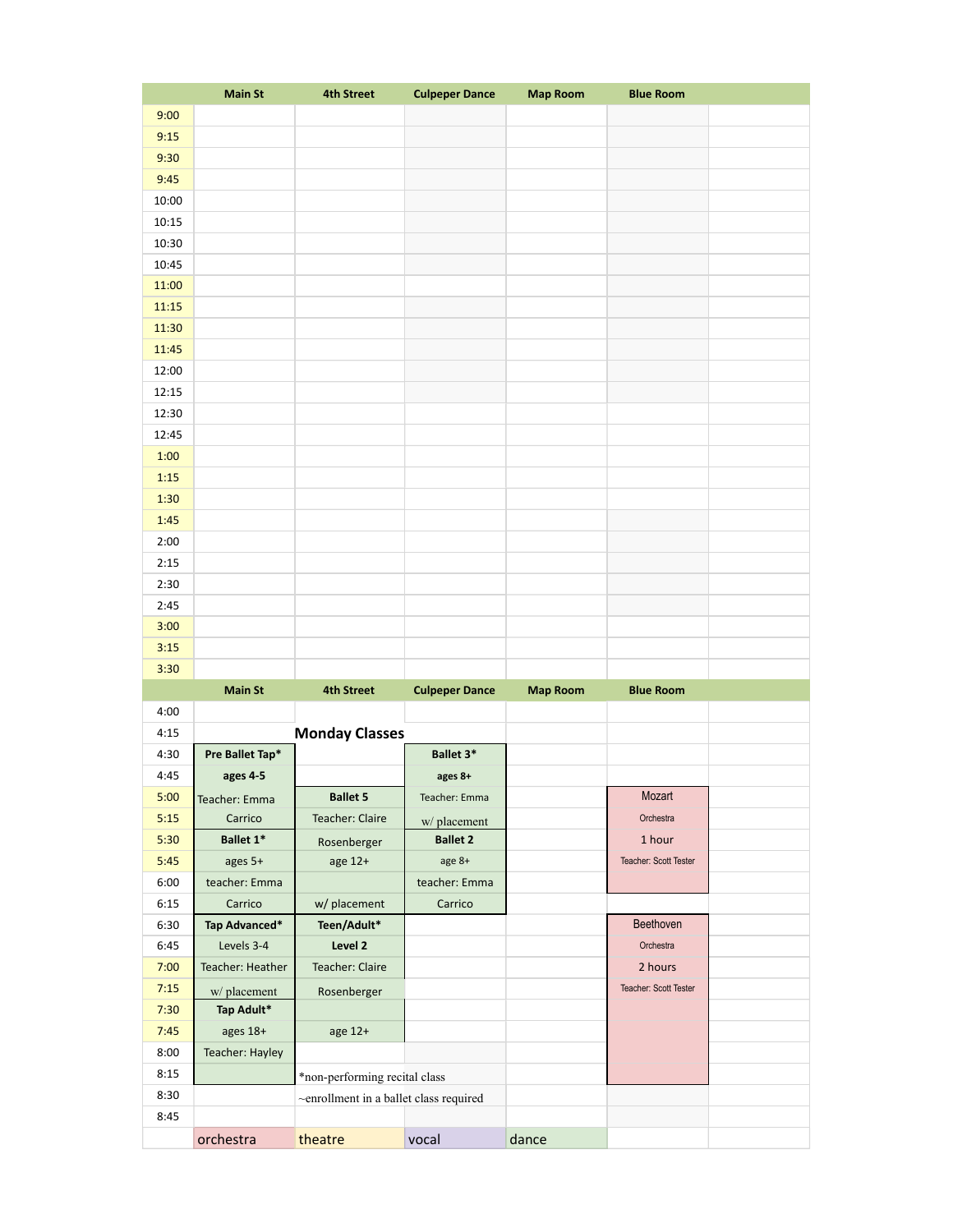| Int   | <b>Main St</b>    | <b>4th Street</b>        | <b>Culpeper Dance</b>                  | <b>Map Room</b> | <b>Blue Room</b> |  |
|-------|-------------------|--------------------------|----------------------------------------|-----------------|------------------|--|
| 9:00  |                   |                          |                                        |                 |                  |  |
| 9:15  |                   |                          |                                        |                 |                  |  |
| 9:30  |                   |                          |                                        |                 |                  |  |
| 9:45  |                   |                          |                                        |                 |                  |  |
| 10:00 |                   |                          |                                        |                 |                  |  |
| 10:15 |                   |                          |                                        |                 |                  |  |
| 10:30 |                   |                          |                                        |                 |                  |  |
| 10:45 |                   |                          |                                        |                 |                  |  |
| 11:00 |                   |                          |                                        |                 |                  |  |
| 11:15 |                   |                          |                                        |                 |                  |  |
| 11:30 |                   |                          |                                        |                 |                  |  |
| 11:45 |                   |                          |                                        |                 |                  |  |
| 12:00 |                   |                          |                                        |                 |                  |  |
| 12:15 |                   |                          |                                        |                 |                  |  |
| 12:30 |                   |                          |                                        |                 |                  |  |
| 12:45 |                   |                          |                                        |                 |                  |  |
| 1:00  |                   |                          |                                        |                 |                  |  |
| 1:15  |                   |                          |                                        |                 |                  |  |
| 1:30  |                   |                          |                                        |                 |                  |  |
| 1:45  |                   |                          |                                        |                 |                  |  |
| 2:00  |                   |                          |                                        |                 |                  |  |
|       |                   |                          |                                        |                 |                  |  |
| 2:30  |                   |                          |                                        |                 |                  |  |
| 2:45  |                   |                          |                                        |                 |                  |  |
|       |                   |                          |                                        |                 |                  |  |
| 3:15  |                   |                          |                                        |                 |                  |  |
| 3:30  |                   |                          |                                        |                 |                  |  |
|       | <b>Main St</b>    | <b>4th Street</b>        | <b>Culpeper Dance</b>                  | <b>Map Room</b> | <b>Blue Room</b> |  |
| 4:00  |                   |                          |                                        |                 |                  |  |
| 4:15  |                   | <b>Tuesday Classes</b>   |                                        |                 |                  |  |
| 4:30  | Hip Hop Level 1*  |                          | <b>Ballet 1</b>                        |                 |                  |  |
| 4:45  | k-2 grade         |                          | ages 5+                                |                 |                  |  |
| 5:00  | Teacher: Megan    | Ballet 4*                | teacher: Julia                         |                 |                  |  |
| 5:15  | Ashby             |                          | Walters                                |                 |                  |  |
| 5:30  | Pre Ballet Tap*   | age 10+                  | <b>Music Theatre*</b>                  |                 | Cadet            |  |
| 5:45  | ages 4-5          | w/ placement             | dance ages 8+                          |                 | <b>Strings</b>   |  |
| 6:00  | Teacher: Emma     | <b>Teacher: Claire</b>   | teacher: Julia                         |                 | Teacher - Scott  |  |
| 6:15  | Carrico           | Rosenberger              | Walters                                |                 |                  |  |
| 6:30  | Performing        | <b>Ballet Beginning*</b> | Jazz $1^*$                             |                 |                  |  |
| 6:45  | Group             | Teen/Adult               | ages 8 - 11                            |                 |                  |  |
| 7:00  | teacher: Emma     | Claire                   | teacher: Julia                         |                 |                  |  |
| 7:15  | Carrico           | Rosenberger              | Walters                                |                 |                  |  |
| 7:30  | audition ensemble |                          |                                        |                 |                  |  |
| 7:45  |                   |                          |                                        |                 |                  |  |
| 8:00  |                   |                          | *non-performing recital class          |                 |                  |  |
| 8:15  |                   |                          | ~enrollment in a ballet class required |                 |                  |  |
|       | orchestra         | theatre                  | vocal                                  | dance           |                  |  |
|       |                   |                          |                                        |                 |                  |  |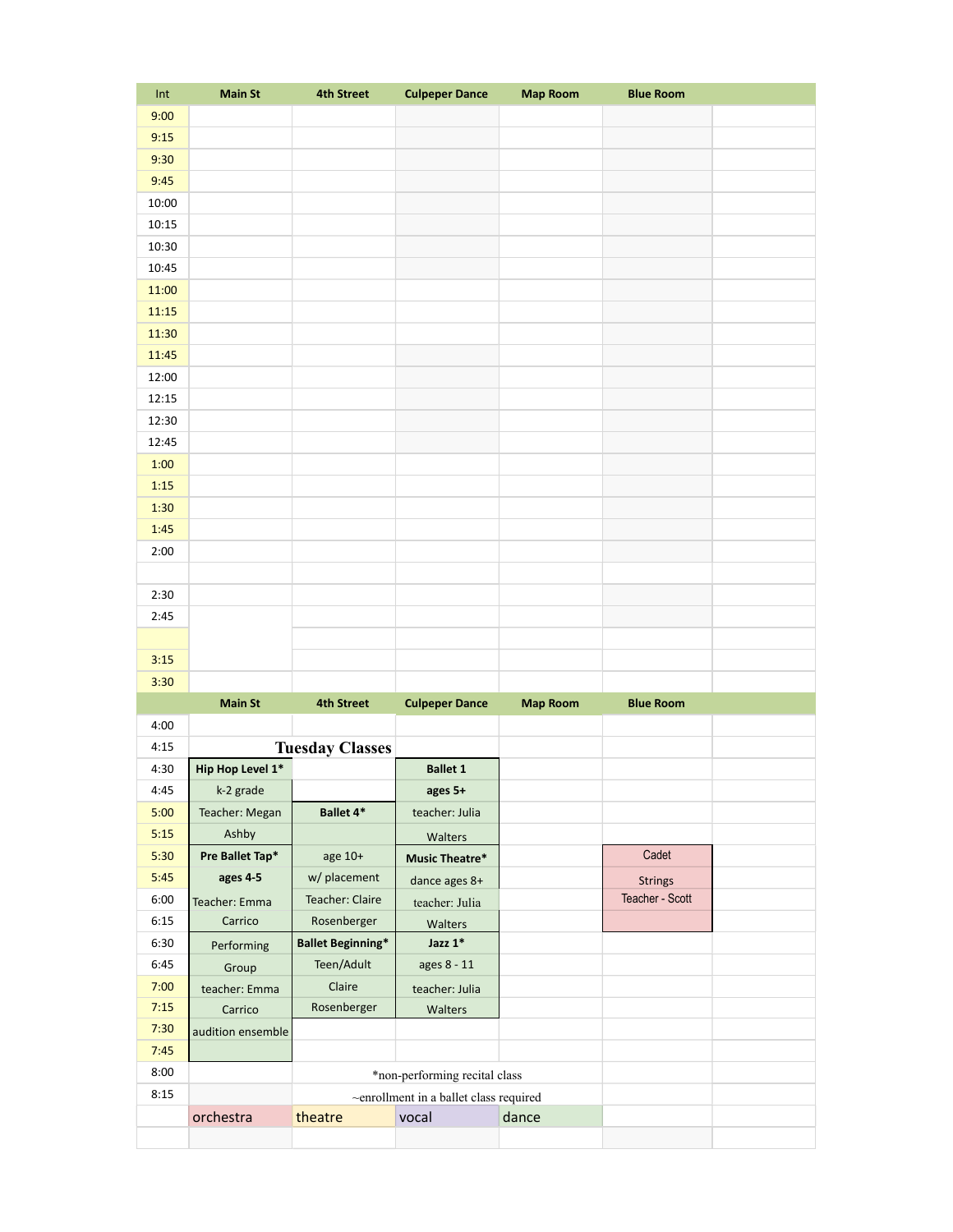|       | <b>Main St</b> | <b>4th Street</b> | <b>Culpeper Dance</b> | <b>Map Room</b> | <b>Blue Room</b> |  |
|-------|----------------|-------------------|-----------------------|-----------------|------------------|--|
| 10:00 |                |                   | <b>Music Makers</b>   |                 |                  |  |
| 10:15 |                |                   | ages 2 & 3            |                 |                  |  |
| 10:30 | Wednesday      |                   | Teacher: Hayley       |                 |                  |  |
| 10:45 |                |                   |                       |                 |                  |  |
| 11:00 |                | Creative          |                       |                 |                  |  |
| 11:15 |                | Movement          |                       |                 |                  |  |
| 11:30 |                | Teacher: Rachel   |                       |                 |                  |  |
| 11:45 |                |                   |                       |                 |                  |  |
| 12:00 |                |                   |                       |                 |                  |  |
| 12:15 |                |                   |                       |                 |                  |  |
| 12:30 |                |                   |                       |                 |                  |  |
| 12:45 |                |                   |                       |                 |                  |  |
| 1:00  |                |                   |                       |                 |                  |  |
| 1:15  |                |                   |                       |                 |                  |  |
| 1:30  |                |                   |                       |                 |                  |  |
| 1:45  |                |                   |                       |                 |                  |  |
| 2:00  |                |                   |                       |                 |                  |  |
| 2:15  |                |                   |                       |                 |                  |  |
| 2:30  |                |                   |                       |                 |                  |  |
| 2:45  |                |                   |                       |                 |                  |  |
| 3:00  |                |                   |                       |                 |                  |  |
| 3:15  |                |                   |                       |                 |                  |  |

|      | <b>Main St</b>           | <b>4th Street</b>   | <b>Culpeper Dance</b>     | <b>Map Room</b>                        | <b>Blue Room</b> |  |
|------|--------------------------|---------------------|---------------------------|----------------------------------------|------------------|--|
| 3:30 |                          |                     | Gentle                    |                                        |                  |  |
| 3:45 | <b>Wednesday Classes</b> |                     | <b>Adult Ballet</b>       |                                        |                  |  |
| 4:00 |                          |                     | $55+$                     |                                        |                  |  |
| 4:15 |                          |                     | Teacher: Georgia          |                                        |                  |  |
| 4:30 | Performanc               | *Modern~            | <b>Ballet 2*</b>          |                                        |                  |  |
| 4:45 | <b>Class</b>             | <b>Beginning</b>    | ages 8+                   |                                        |                  |  |
| 5:00 | teacher: Crystal         | Teacher: Belen      | Teacher: Georgia          |                                        |                  |  |
| 5:15 | <b>Gueck</b>             | ages $12+$          | Scarborough               |                                        |                  |  |
| 5:30 | grades 2 - 5             | <b>Ballet 5</b>     | Music Theatre*            |                                        |                  |  |
| 5:45 |                          | Teacher: Belen      | dance MS?HS               |                                        |                  |  |
| 6:00 | Performanc               | Rodas               | teacher: Georgia          |                                        |                  |  |
| 6:15 | <b>Class</b>             | age 12+             | Scarborough               |                                        |                  |  |
| 6:30 | teacher: Peter           | w/ placement        | <b>Ballet 3 Technique</b> |                                        |                  |  |
| 6:45 | <b>Marsh</b>             |                     | Teacher: Georgia          |                                        |                  |  |
| 7:00 | middle/high              | <b>Pointe Class</b> | ages $10+$                |                                        |                  |  |
| 7:15 | school                   | Teacher: Belen      | w/ placement              |                                        |                  |  |
| 7:30 |                          | W/placement         |                           | performing recital class               |                  |  |
| 7:45 |                          |                     |                           | ~enrollment in a ballet class required |                  |  |
|      | orchestra                | theatre             | vocal                     | dance                                  |                  |  |
|      |                          |                     |                           |                                        |                  |  |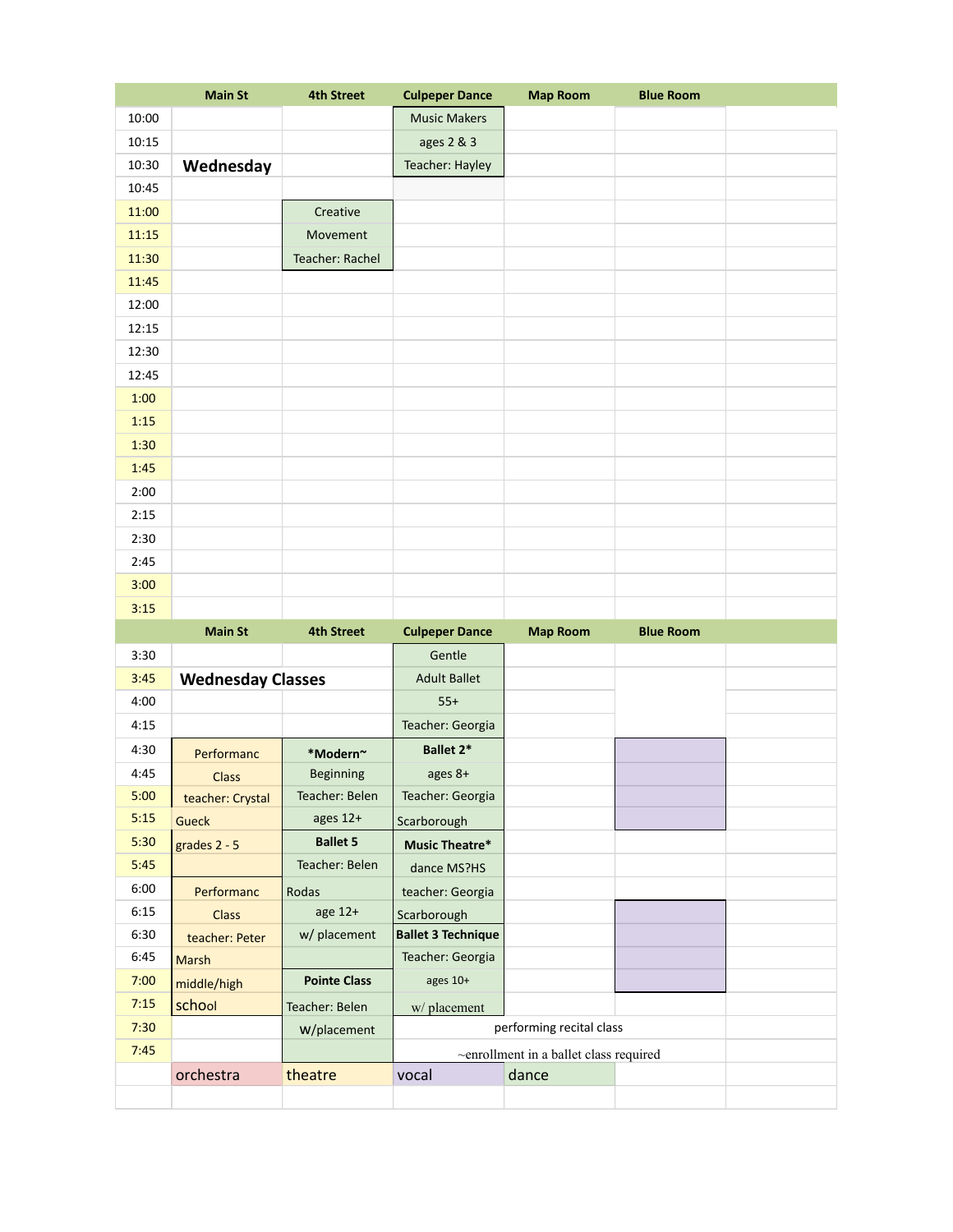|       | <b>Main St</b>                 | <b>4th Street</b>       | <b>Culpeper Dance</b> | <b>Map Room</b> | <b>Blue Room</b> |  |
|-------|--------------------------------|-------------------------|-----------------------|-----------------|------------------|--|
| 10:00 |                                |                         |                       |                 |                  |  |
| 10:15 |                                |                         |                       |                 |                  |  |
| 10:30 |                                |                         |                       |                 |                  |  |
| 10:45 |                                |                         |                       |                 |                  |  |
| 11:00 |                                |                         |                       |                 |                  |  |
| 11:15 |                                |                         |                       |                 |                  |  |
| 11:30 |                                |                         |                       |                 |                  |  |
| 11:45 |                                |                         |                       |                 |                  |  |
| 12:00 |                                |                         |                       |                 |                  |  |
| 12:15 |                                |                         |                       |                 |                  |  |
| 12:30 |                                |                         |                       |                 |                  |  |
| 12:45 |                                |                         |                       |                 |                  |  |
| 1:00  |                                |                         |                       |                 |                  |  |
| 1:15  |                                |                         |                       |                 |                  |  |
| 1:30  |                                |                         |                       |                 |                  |  |
| 1:45  |                                |                         |                       |                 |                  |  |
| 2:00  |                                |                         |                       |                 |                  |  |
| 2:15  |                                |                         |                       |                 |                  |  |
| 2:30  |                                |                         |                       |                 |                  |  |
| 2:45  |                                |                         |                       |                 |                  |  |
| 3:00  |                                |                         |                       |                 |                  |  |
| 3:15  |                                |                         |                       |                 |                  |  |
| 3:30  |                                |                         |                       |                 |                  |  |
|       | <b>Main St</b>                 | <b>4th Street</b>       | <b>Culpeper Dance</b> | <b>Map Room</b> | <b>Blue Room</b> |  |
| 4:00  | Hip Hop Level 3/4*             |                         |                       |                 |                  |  |
| 4:15  | Teacher: Megan                 | <b>Thursday Classes</b> |                       |                 |                  |  |
| 4:30  | Middle/High                    | <b>Ballet 1</b>         |                       |                 |                  |  |
| 4:45  | school                         | ages 5+                 |                       |                 |                  |  |
| 5:00  | Hip Hop Level 2*               | teacher: Emma           | Discover*             |                 | <b>Bach</b>      |  |
| 5:15  |                                | Carrico                 | Theatre ages 5 - 6    |                 | <b>Strings</b>   |  |
| 5:30  | Teacher: Megan                 | <b>Ballet 5</b>         | 45 min - Melissa      |                 | Teacher: Scott   |  |
| 5:45  | grades 3-5                     | ages 12+                | <b>Ballet 4</b>       |                 |                  |  |
| 6:00  | Tap Beg 1*                     | teacher: Emma           |                       |                 |                  |  |
| 6:15  | ages 6+                        |                         | Tues: Julia           |                 |                  |  |
| 6:30  | Melissa                        | w/placement             | age 10+               |                 |                  |  |
| 6:45  |                                |                         | w/placement           |                 |                  |  |
| 7:00  | Tap Beg 2*                     |                         |                       |                 |                  |  |
| 7:15  | ages 8+                        |                         | Middle & High         |                 |                  |  |
| 7:30  | Heather                        |                         | School                |                 |                  |  |
| 7:45  | w/placement                    |                         | teacher - Julia       |                 |                  |  |
| 8:00  | -performing recital class      |                         |                       |                 |                  |  |
| 8:15  | ent in a ballet class required |                         |                       |                 |                  |  |
|       |                                |                         |                       |                 |                  |  |
|       | orchestra                      | theatre                 | vocal                 | dance           |                  |  |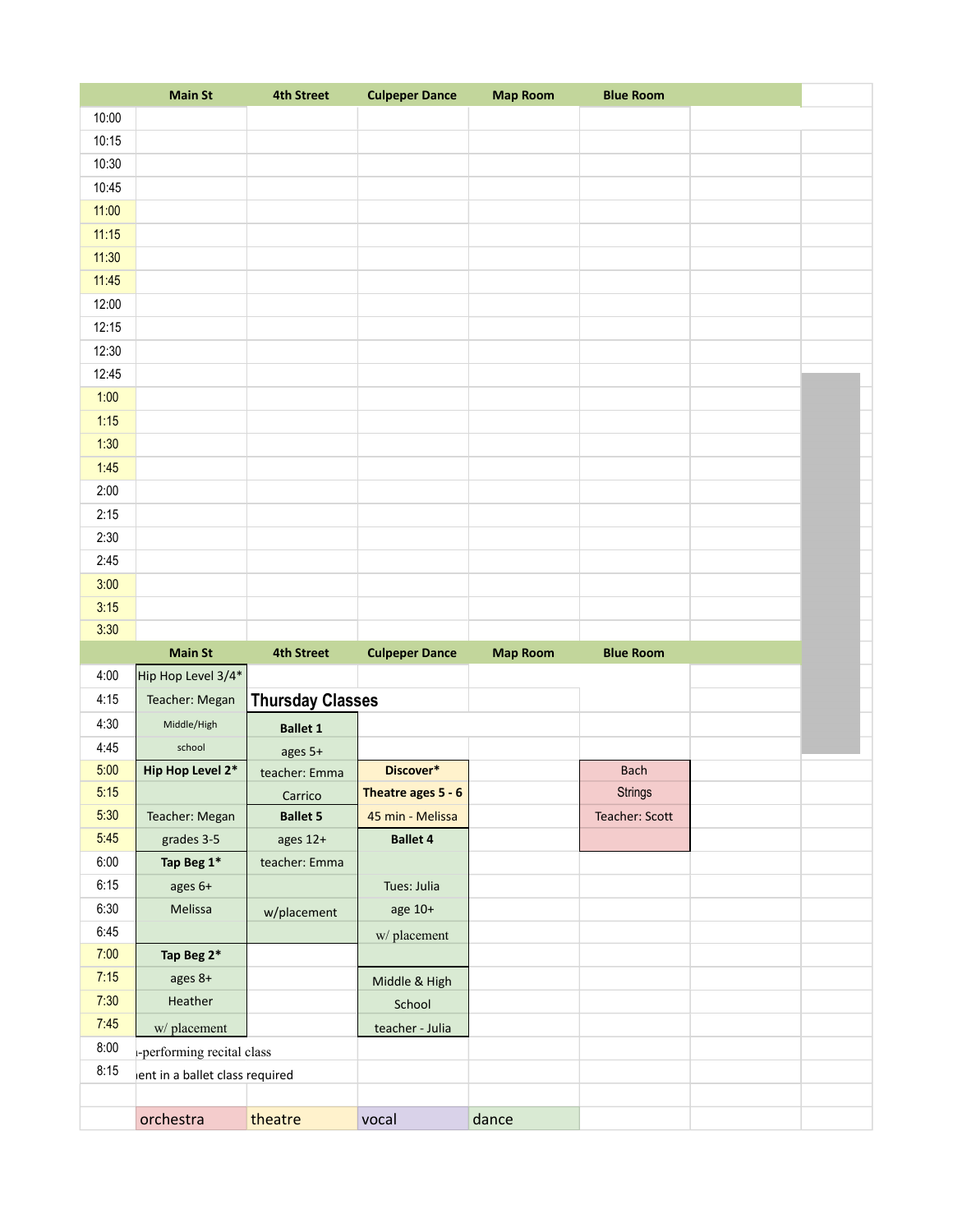|       | <b>Main St</b>        | <b>4th Street</b>                      | <b>Culpeper Dance</b> | <b>Map Room</b> | <b>Blue Room</b> |  |
|-------|-----------------------|----------------------------------------|-----------------------|-----------------|------------------|--|
| 10:00 |                       |                                        |                       |                 |                  |  |
| 10:15 |                       |                                        |                       |                 |                  |  |
| 10:30 |                       |                                        |                       |                 |                  |  |
| 10:45 |                       |                                        |                       |                 |                  |  |
| 11:00 |                       |                                        |                       |                 |                  |  |
| 11:15 |                       |                                        |                       |                 |                  |  |
| 11:30 |                       |                                        |                       |                 |                  |  |
| 11:45 |                       |                                        |                       |                 |                  |  |
| 12:00 |                       |                                        |                       |                 |                  |  |
| 12:15 |                       |                                        |                       |                 |                  |  |
| 12:30 |                       |                                        |                       |                 |                  |  |
| 12:45 |                       |                                        |                       |                 |                  |  |
| 1:00  |                       |                                        |                       |                 |                  |  |
| 1:15  |                       |                                        |                       |                 |                  |  |
| 1:30  |                       |                                        |                       |                 |                  |  |
| 1:45  |                       |                                        |                       |                 |                  |  |
| 2:00  |                       |                                        |                       |                 |                  |  |
| 2:15  |                       |                                        |                       |                 |                  |  |
| 2:30  |                       |                                        |                       |                 |                  |  |
| 2:45  |                       |                                        |                       |                 |                  |  |
| 3:00  |                       |                                        |                       |                 |                  |  |
|       |                       |                                        |                       |                 |                  |  |
| 3:15  |                       |                                        |                       |                 |                  |  |
| 3:30  |                       |                                        |                       |                 |                  |  |
|       | <b>Main St</b>        | <b>4th Street</b>                      | <b>Culpeper Dance</b> | <b>Map Room</b> | <b>Blue Room</b> |  |
| 4:00  | <b>Friday Classes</b> |                                        |                       |                 |                  |  |
| 4:15  |                       |                                        |                       |                 |                  |  |
| 4:30  |                       | <b>Youth Ballroom</b>                  |                       |                 |                  |  |
| 4:45  |                       | High School                            |                       |                 |                  |  |
| 5:00  |                       | Teacher: Rachel                        |                       |                 |                  |  |
| 5:15  |                       |                                        |                       |                 |                  |  |
| 5:30  |                       |                                        |                       |                 |                  |  |
| 5:45  |                       |                                        |                       |                 |                  |  |
| 6:00  |                       |                                        |                       |                 |                  |  |
| 6:15  |                       |                                        |                       |                 |                  |  |
| 6:30  |                       |                                        |                       |                 |                  |  |
| 6:45  |                       | *non-performing recital class          |                       |                 |                  |  |
| 7:00  |                       | ~enrollment in a ballet class required |                       |                 |                  |  |
| 7:15  |                       |                                        |                       |                 |                  |  |
| 7:30  |                       |                                        |                       |                 |                  |  |
|       | orchestra             | theatre                                | vocal                 | dance           |                  |  |
|       |                       |                                        |                       |                 |                  |  |